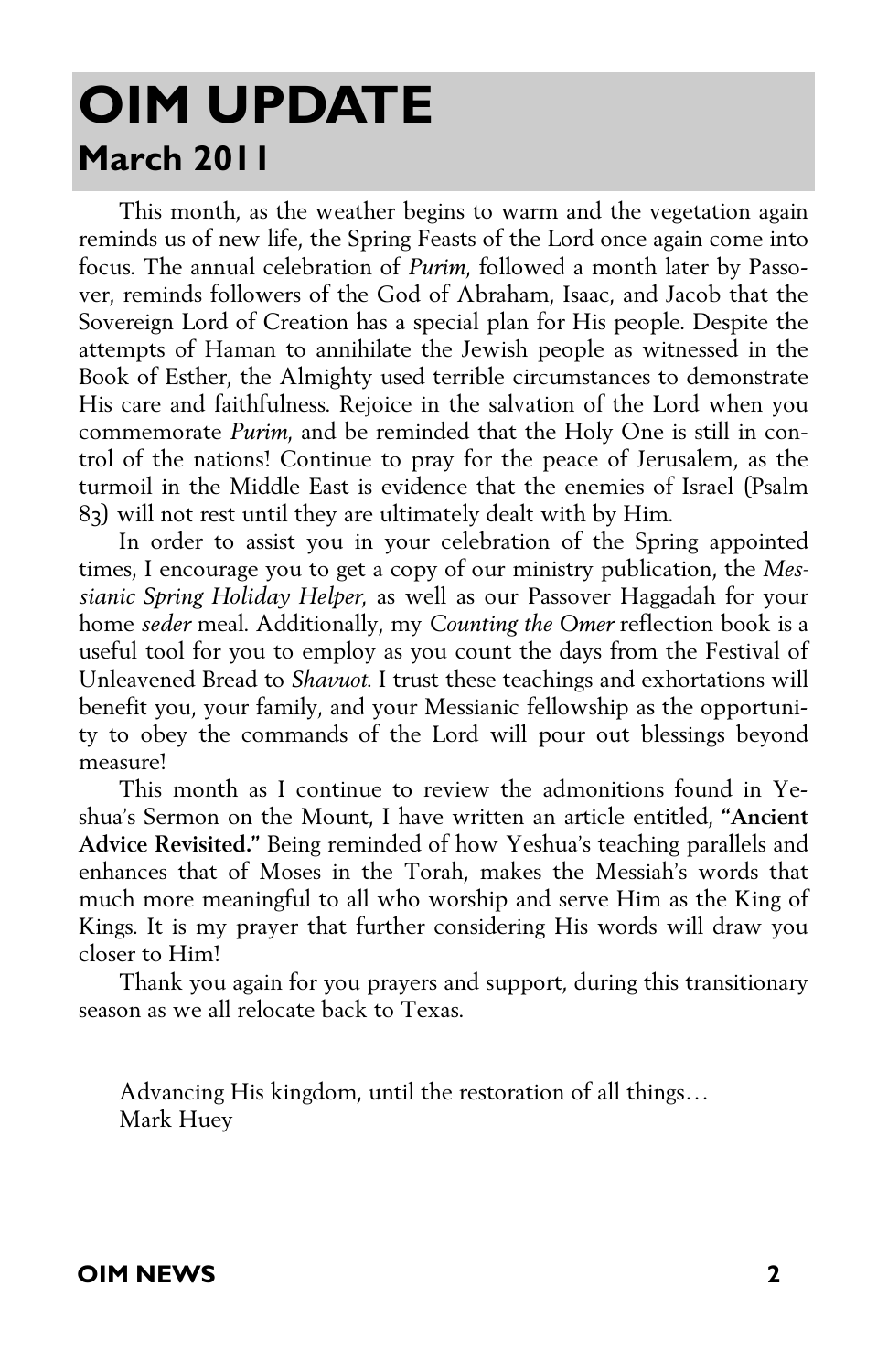## **ANCIENT ADVICE REVISITED**

*by Mark Huey*

The Sermon on the Mount within Matthew chs. 5-7 is perhaps the most memorable of Yeshua's teachings to His Disciples, not only because it is recorded early in the Gospel of Matthew, but because it challenges all today who examine it to embrace a deeper walk with Him as the Master Teacher. After first delineating the individual responsibilities found in the Beatitudes (Matthew 5:1-12), and then turning to the duties of His followers to be salt and light by their good works in obedience to the Torah or Law of Moses (Matthew 5:17-19), the Messiah then delivers some important words that are intended to substantiate what He means by coming to fulfill the Torah.

Within much of the Sermon on the Mount, one encounters Yeshua saying "You have heard it said…" Frequently, many of today's Christian readers assume that the Messiah was contradicting the previous instruction of the Torah of Moses, but such a reading of His teaching has been separated from some of its key First Century context. Much of what we actually see in Matthew chs. 5-7 is a significant correction of how various Torah instructions were misinterpreted by the Jewish community of His time.<sup>1</sup> And it is also quite true that much of what the Lord directs His followers' attention to is how the very words one utters and the thoughts they contemplate *can constitute* disobedience. It is not only physical action that can bring judgment, but what one says or even thinks in his or her heart. Yeshua does not contradict the teaching of Moses, but He surely amplifies and enhances it as the quintessential Teacher of Teachers.

In general terms, what Yeshua does by explaining some proper applications of the Torah commandments prohibiting murder, adultery, false vows, and speaking of "an eye for an eye, a tooth for a tooth" (Matthew  $5:21-48$ )—is building upon the Torah's thrust that Israel was called by God to be holy just as He is holy. The conduct, attitudes, motives, and thoughts of His people are to be *qadosh* (vAdq ') or set-apart,**<sup>2</sup>** noticeably different from the world around it:

"Speak to all the congregation of the sons of Israel and say to them, **'You shall be holy, for I the LORD your God am holy'**" (Leviticus 19:2).

Further on in Leviticus 19, the core Torah principle to love one's neighbor is found:

"You shall not go about as a slanderer among your people, and you are not to act against the life of your neighbor; I am the LORD. **You shall not hate your fellow countryman in your heart;** you may surely reprove your neighbor, but shall not incur sin because of him. You shall not take vengeance, nor bear any grudge against the sons of your people, **but you shall love your neighbor as yourself;** I am the LORD" (Leviticus 19:16-18).

**<sup>1</sup>** Walter C. Kaiser, *The Promise-Plan of God: A Biblical Theology of the Old and New Testaments* (Grand Rapids: Zondervan, 2008), 313 explains how for much of the Sermon on the Mount, "Jesus was correcting the *oral* traditions that had accumulated around the law ('You have heard it said'). He did not say, as all too many presume, something like 'It is written, but I now correct that by saying…'"

<sup>&</sup>lt;sup>2</sup> Grk. equiv. *hagios* (άγιος).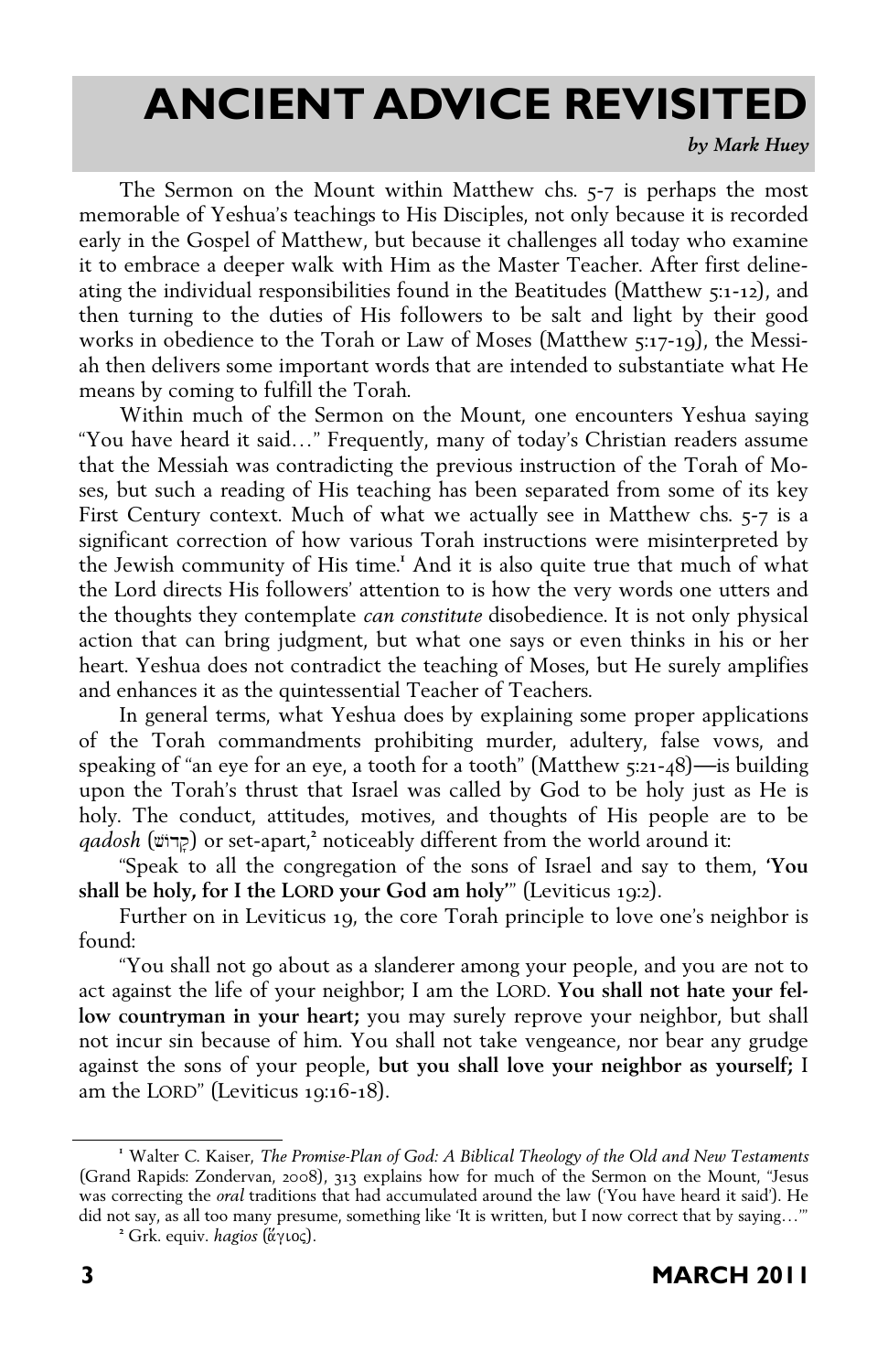#### **"You shall not commit murder"**

As we remember the steadfast Torah requirements for God's people to be holy and loving to their neighbors, Yeshua begins this section of His Sermon on the Mount by referring to one of the most recognized Biblical prohibitions: the murder of innocent life. This obvious reference to the Sixth Commandment found in the Decalogue (Exodus 20:13; Deuteronomy 5:17) certainly received the attention of His original listeners. Everyone knew the prohibition against murder and its capital consequences. Taking the life of another without any just cause is *the exact opposite* of loving a neighbor. But as Yeshua reminded His Disciples about what the ancients were instructed, He added a much fuller meaning and interpretation to the Sixth Commandment. He incorporated elements of anger expressed verbally, as well as a lack of forgiveness, as constituting violation of the Sixth Commandment. These are two critical heart issues that go far beyond a physical act of slaying a fellow human being:

"You have heard that the ancients were told, 'YOU SHALL NOT COMMIT MURDER [Exodus 20:13; Deuteronomy 5:17]' and 'Whoever commits murder shall be liable to the court.' **But I say to you that everyone who is angry with his brother shall be guilty before the court; and whoever says to his brother, 'You goodfor-nothing,' shall be guilty before the supreme court; and whoever says, 'You fool,' shall be guilty** *enough to go* **into the fiery hell.** Therefore if you are presenting your offering at the altar, and there remember that your brother has something against you, leave your offering there before the altar and go; first be reconciled to your brother, and then come and present your offering. Make friends quickly with your opponent at law while you are with him on the way, so that your opponent may not hand you over to the judge, and the judge to the officer, and you be thrown into prison. Truly I say to you, you will not come out of there until you have paid up the last cent" (Matthew 5:21-26).

Physical murder is obviously a heinous crime against humanity, so much so that cultures all over the globe—whether or not they acknowledge the Holy One of Israel as God—universally prohibit it. But, slander or speaking against another with the intention to do harm is equally problematic. In His teaching, Yeshua addresses the very root of the emotions which often generate the actions resultant in someone taking another's life. *If uncontrolled, vitriolic slander can lead to murder.* But in diagnosing a major cause of murderous acts, Yeshua says that the emotional anger in one's heart makes people **equally guilty** of the offense of murder. It is not only the antagonism in the heart, but also the emotional outburst, which generates vicious statements like calling another person "Raca" (Matthew 5:22, NASB) or a "good-for-nothing."**<sup>3</sup>** The consequences of such attacks, according to Yeshua, result in culpability worthy of going to Hell.

This is a very sobering truth for all of us to consider. After all, Yeshua is most concerned about the heart condition of His followers. Further clarification of this heart problem is found later in Matthew's Gospel when Yeshua speaks to

<sup>&</sup>lt;sup>3</sup> Transliterated into the Greek text as *rhaka* (ρακά), *BDAG*, 903 defines this word as "a term of **abuse/put-down relating to lack of intelligence,** *numskull, fool*," but indicates that it is "fr. the Aramaic aq'yre or hq'yre 'empty one.'" It is entirely possible that this was a First Century curse word used by many in First Century Israel, and the Messiah specifically uses it to make an important point to His listeners.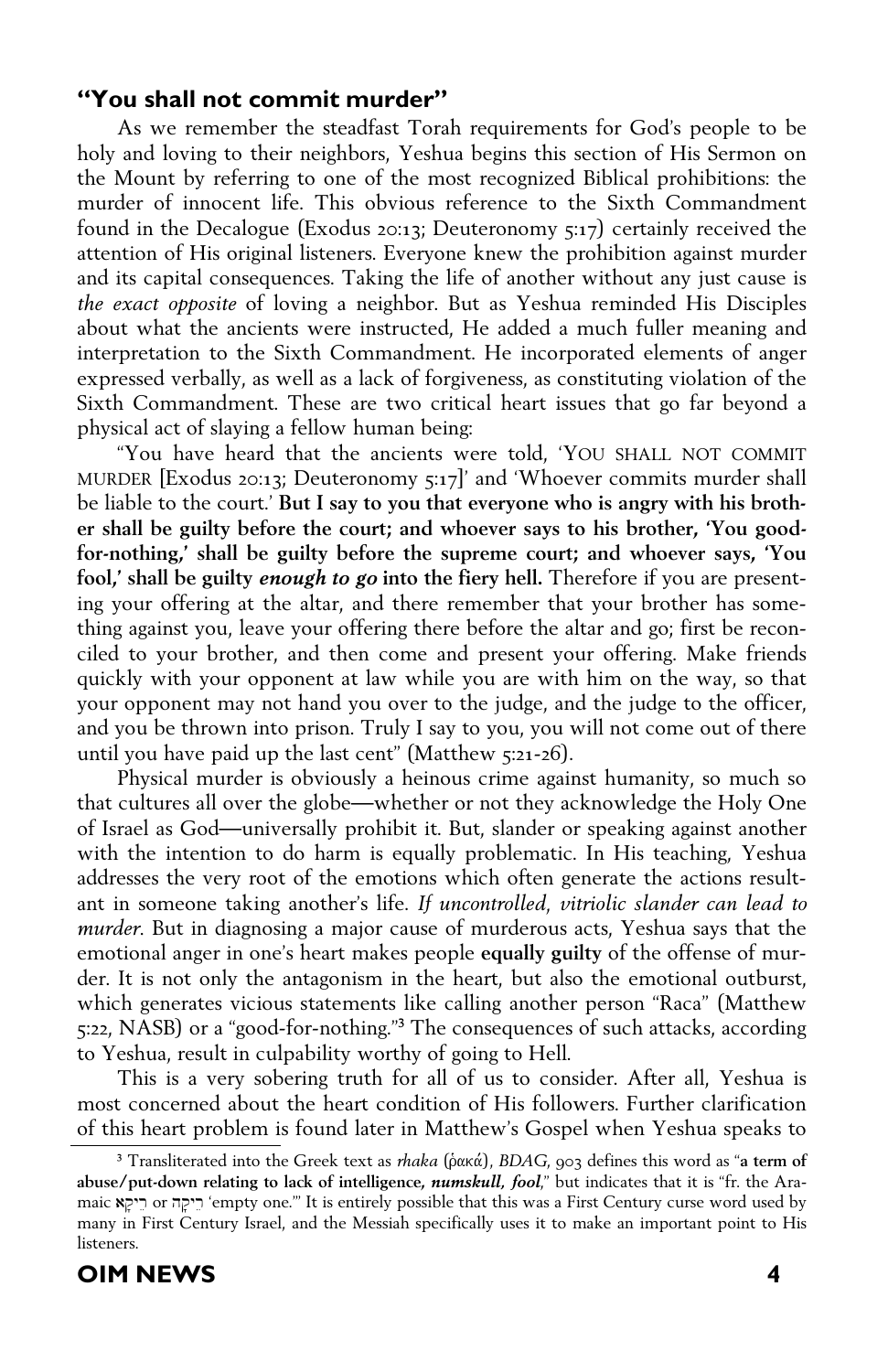various Pharisees, making a direct link between what fills the heart and what ushers forth from the mouth:

"You brood of vipers, how can you, being evil, speak what is good? For the mouth speaks out of that which fills the heart. The good man brings out of *his*  good treasure what is good; and the evil man brings out of *his* evil treasure what is evil. **But I tell you that every careless word that people speak, they shall give an accounting for it in the day of judgment.** For by your words you will be justified, and by your words you will be condemned" (Matthew 12:34-37).

The Messiah's observation that "Every one of these careless words is going to come back to haunt you" (The Message) should be taken very seriously by us as His followers—especially when those words might very well be slanderous, gossipy things we have said intending to do harm to another. Calling people names reveals a blackened heart condition. We each need to be warned that **the propensity to think evil or unkind thoughts** toward others is probably a clear sign that a heart change needs to be enacted, to remedy the malady. Perhaps there is a lack of forgiveness in the heart.**<sup>4</sup>**

The need to forgive others is critical to being a true disciple of the Messiah Yeshua. When it comes to entering into the presence of God in the Temple, Yeshua admonishes His audience to first make sure that all is well with their relationships with others (Matthew 5:23). In fact, He makes it imperative that if one knows that he has an offense against another, it is necessary to first reconcile with the one offended before offering at the altar (Matthew  $5:24$ ). This is further amplified when Yeshua mentions the problems that erupt when a disagreement results in a need to go to court (Matthew 5:25). Rather than let (secular) judges rule on an issue, it is much better to come to terms with one another. But this requires forgiveness on the part of both parties involved in a dispute. In essence, we see Yeshua admonishing His audience to have a heart attitude toward others that exemplifies the great love and forgiveness embodied in Leviticus 19:18, leaving final vindication of a wrongdoer to God (cf. Deuteronomy 32:35). That vengeance and retribution are ultimately of the Lord is elaborated on by the Apostle Paul:

"Never pay back evil for evil to anyone. Respect what is right in the sight of all men. If possible, so far as it depends on you, be at peace with all men. Never take your own revenge, beloved, but leave room for the wrath *of God*, for it is written, 'VENGEANCE IS MINE, I WILL REPAY' [Leviticus 19:18], says the Lord. 'BUT IF YOUR ENEMY IS HUNGRY, FEED HIM, AND IF HE IS THIRSTY, GIVE HIM A DRINK; FOR IN SO DOING YOU WILL HEAP BURNING COALS ON HIS HEAD' [Proverbs 25:21-22]. Do not be overcome by evil, but overcome evil with good" (Romans 12:17-21).

Obviously from reading the Bible, but most especially the Apostolic Scriptures, Yeshua and His early followers **understood the need to love others.** *Peace with all people is something to be desired by the redeemed in Messiah.* As difficult as it may be to see peace enacted with others (and sometimes such peace might only be a cessation of hostilities), those who have a new heart of flesh provided by the salvation available in Yeshua (Ezekiel 36:26-27) make the effort to see that

**<sup>4</sup>** Cf. Matthew 6:15; 18:35; Mark 11:26.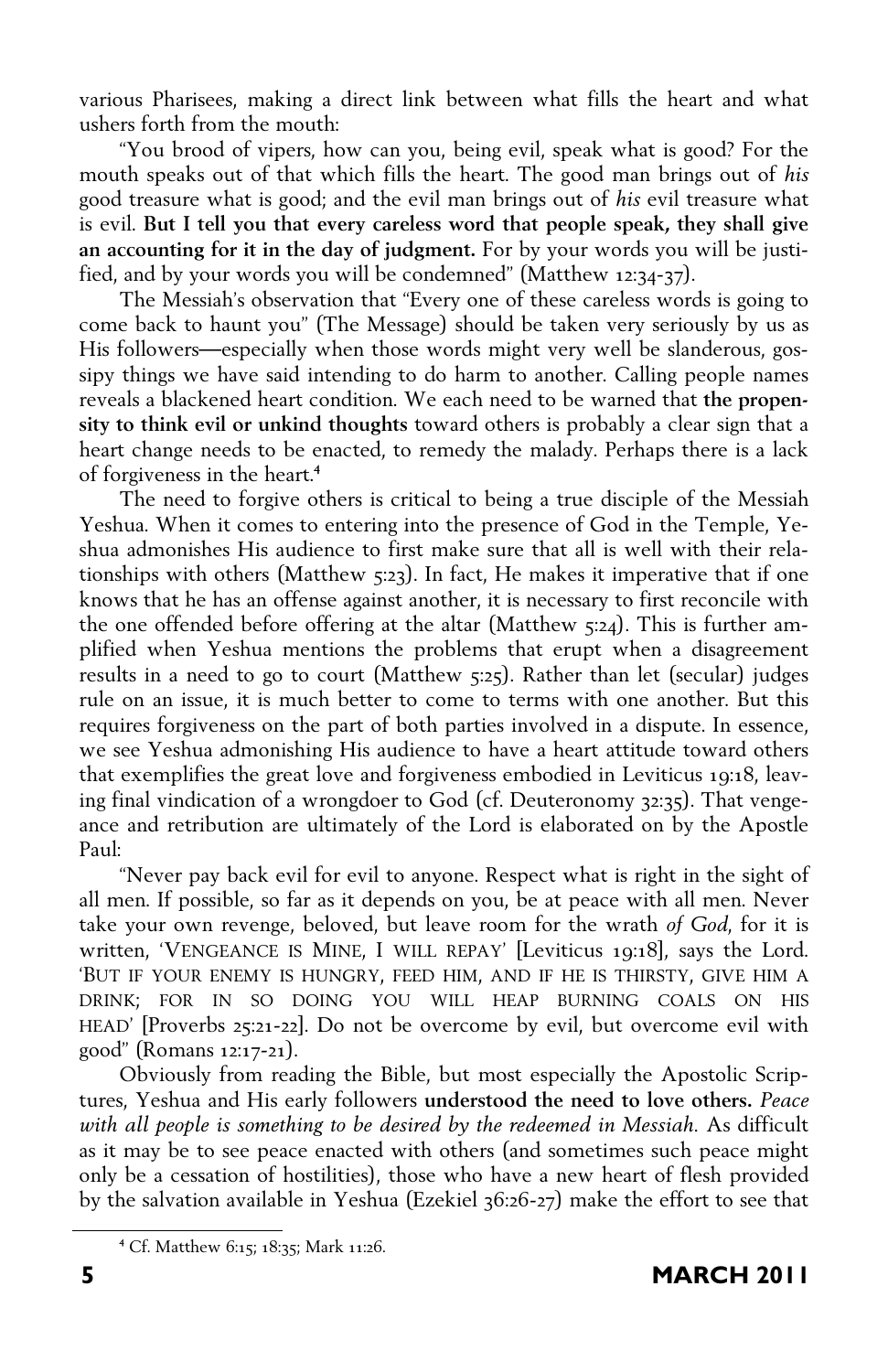as much that can be done to avoid harmful actions is done.

It is incumbent upon followers of Yeshua to not only monitor what comes forth from their hearts *and* through their mouths, but also to genuinely employ forgiveness when it comes to resolving differences with others. Avoiding these spiritual exercises should be a warning that someone might not have experienced a true conversion of faith. This is why the Apostle Paul warned the Corinthians that they were to test themselves to see whether they were truly in the faith:

"Test yourselves *to see* if you are in the faith; examine yourselves! Or do you not recognize this about yourselves, that Yeshua the Messiah is in you—unless indeed you fail the test? But I trust that you will realize that we ourselves do not fail the test" ( $2$  Corinthians 13:5-6).

#### **"You shall not commit adultery"**

After dealing with the issues of murder, slander, and forgiveness, the Messiah turns to another readily recognizable principle of the Decalogue: the prohibition against adultery (Exodus 20:13; Deuteronomy 5:17). It is here that the thought life of a person is once again addressed:

"You have heard that it was said, 'YOU SHALL NOT COMMIT ADULTERY [Exodus 20:13; Deuteronomy 5:17]'; **but I say to you that everyone who looks at a woman with lust for her has already committed adultery with her in his heart.** If your right eye makes you stumble, tear it out and throw it from you; for it is better for you to lose one of the parts of your body, than for your whole body to be thrown into hell. If your right hand makes you stumble, cut it off and throw it from you; for it is better for you to lose one of the parts of your body, than for your whole body to go into hell. It was said, 'WHOEVER SENDS HIS WIFE AWAY, LET HIM GIVE HER A CERTIFICATE OF DIVORCE [Deuteronomy 24:1]'; but I say to you that everyone who divorces his wife, except for *the* reason of unchastity, makes her commit adultery; and whoever marries a divorced woman commits adultery" (Matthew 5:27-32).

Yeshua points out that it is not just committing the act of fornication with another man's wife, but it is contemplating sexual immorality within one's heart, that merits violation of the Seventh Commandment. Even in ancient times when women were much more modestly attired than compared to the Twenty-First Century West—a problem of lustful thinking needed to be considered by those gathered. In our more promiscuous times, those who claim to be diligent Messiah followers need to get their thought life under control! *Men especially* need to take the advice of Job seriously, making a covenant with their eyes: "I have made a covenant with my eyes; how then could I gaze at a virgin?" (Job 31:1).

Yeshua's strong admonition that one pluck out an eye or cut off a hand in order to avoid being thrown into Hell (Matthew 5:29-30), should keep men from looking lustily upon women and then acting upon their lusts. *Yeshua is not mincing words.* Once again, it is a heart issue being addressed by the Messiah. Fidelity to a spouse is critical for God's people to maintain their required holiness, and deviant behavior will erode the moral fabric of its culture.

One area of Yeshua's teaching on marital fidelity, which can often stir a great amount of consternation among Believers today, is where He states that divorce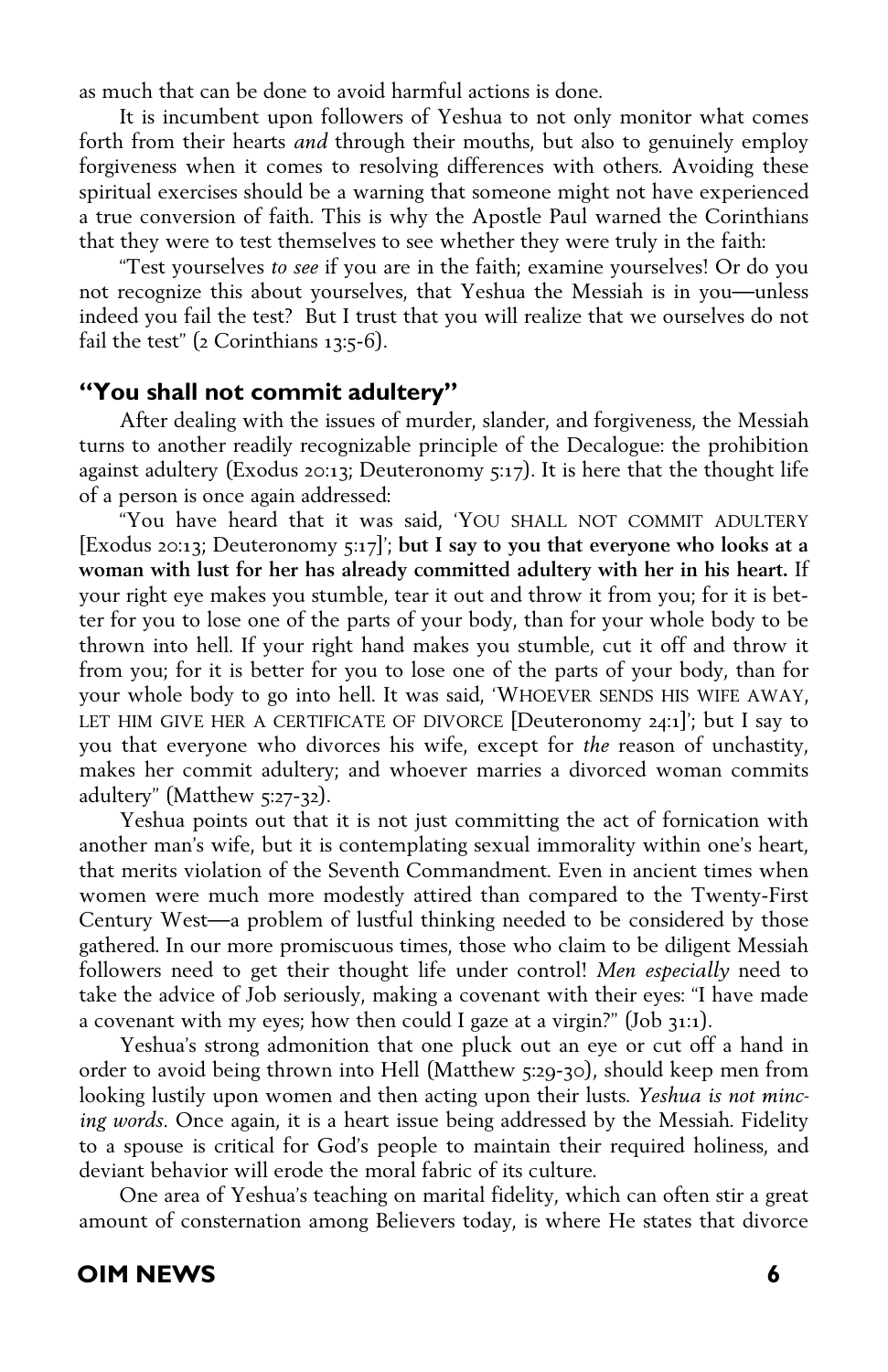is permissible for the reason of marital infidelity (Matthew 5:32-32). Yeshua does not totally prohibit divorce, and does confirm Moses' instruction on how divorce is permitted due to unfaithfulness:

"When a man takes a wife and marries her, and it happens that she finds no favor in his eyes because he has found some indecency in her, and he writes her a certificate of divorce and puts *it* in her hand and sends her out from his house" (Deuteronomy 24:1).

Sometimes Matthew 5:31-32 is applied rather strictly in some circles of Believers, as though marital infidelity is the only reason why a husband or wife can be divorced. What this can do, unfortunately, is while there are no affairs going on, a spouse can be locked into a relationship where the other spouse is involved in illegal activities, where there is spousal abuse and/or violence, or where there is sheer unhappiness and depression—in spite of attempts made to fix the problem(s). Yeshua's words were given against a First Century backdrop, likely the divisions between the Pharisaical School of Shammai which held to a conservative view of Deuteronomy 24:1, and the School of Hillel which held to a rather liberal view.**<sup>5</sup>** As expressed by the historian Josephus, a common attitude of the period was "He that desires to be divorced from his wife for any cause whatever, (and many such causes happen among men,) let him in writing give assurance that he will never use her as his wife any more..." (*Antiquities of the Jews* 4.253).**<sup>6</sup>** Yeshua's teaching, in stark contrast, **only allows for the most extreme circumstances for divorce to be an option for a married couple.** An important Pauline principle to consider is whether Believers should be bound to non-Believers, which may certainly allow for divorce:

"Do not be bound together with unbelievers; for what partnership have righteousness and lawlessness, or what fellowship has light with darkness?" (2 Corinthians 6:14).

There are certainly many legitimate reasons for divorce, as the Holy Scriptures easily bear witness to. Being married to someone who is not a Believer can be one of them. Being married to someone who verbally or physically abuses you is also a major reason for divorce. But, there can also be many illegitimate reasons for divorce, such as dismissing one's current husband or wife with the sole purpose of marrying another (cf. Matthew 5:32b). If a married man or woman has uncontrolled lusts and passions for another—and thinks that divorce from the current spouse and marriage, to marrying that other person, will not be violation of the Seventh Commandment—Yeshua says that adultery is still present.**<sup>7</sup>**

#### **"You shall not make false vows"**

Following His remarks on sexual fidelity in marriage and divorce, Yeshua turns to the subject of making vows, oaths, and in essence, doing what one has verbally committed to doing. Here, He admonishes His audience to avoid making

**<sup>5</sup>** Summarized in John R.W. Stott, *The Message of the Sermon on the Mount* (Downers Grove, IL: InterVarsity, 1978), 93.

**<sup>6</sup>** Flavius Josephus: *The Works of Josephus: Complete and Unabridged*, trans. William Whiston (Peabody, MA: Hendrickson, 1987), 120.

**<sup>7</sup>** For some additional thoughts, consult the author's commentary on *Ki-Teitzei* (Deuteronomy 21:10-25:19), "From Curse to Blessing," appearing in *TorahScope Apostolic Scripture Reflections.*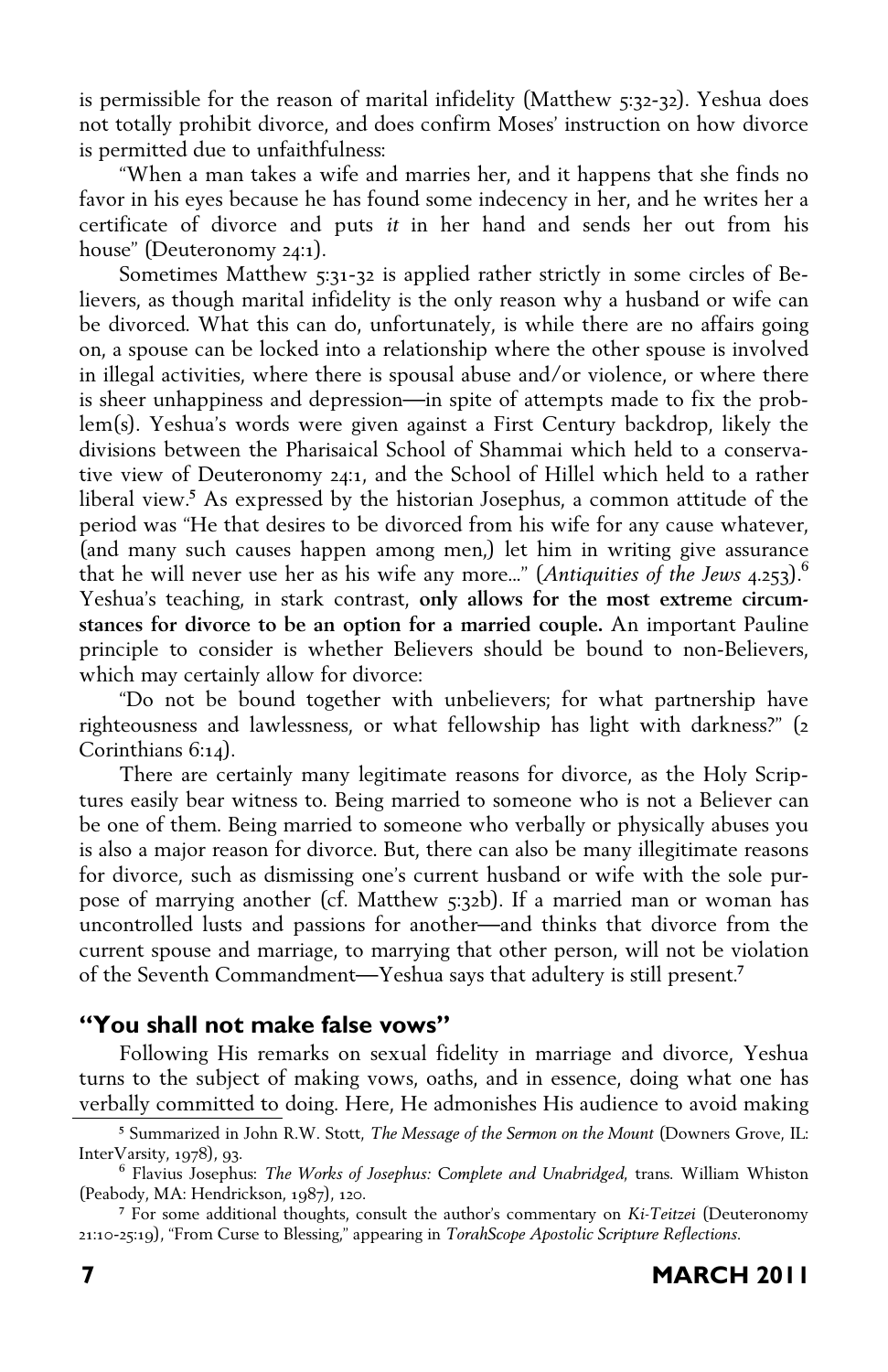vows, primarily because it is impossible to know what is going to come in the future. Instead, He focuses on the much larger principle of people keeping their word:

"Again, you have heard that the ancients were told, 'YOU SHALL NOT MAKE FALSE VOWS, BUT SHALL FULFILL YOUR VOWS TO THE LORD' [Leviticus 19:12; Numbers 30:3; Deuteronomy 23:22]. **But I say to you, make no oath at all, either by heaven, for it is the throne of God, or by the earth, for it is the footstool of His feet, or by Jerusalem, for it is THE CITY OF THE GREAT KING** [Isaiah 66:1]**.** Nor shall you make an oath by your head, for you cannot make one hair white or black. But let your statement be, 'Yes, yes' *or* 'No, no'; anything beyond these is of evil" (Matthew 5:33-37).

Making vows is something that Yeshua does not recommend. The nature of human life is transitory, and making a vow can be something rather presumptuous—because there is no way anyone can know what tomorrow brings. Significant thought has to go into what people commit themselves to do, and it is not worthwhile if they just flippantly make oaths or vows—much less oaths or vows that attempt to incur some kind of Divine favor on one's action. James the Just echoes Yeshua's teaching regarding anticipating the future, in his epistle:

"Come now, you who say, 'Today or tomorrow we will go to such and such a city, and spend a year there and engage in business and make a profit.' **Yet you do not know what your life will be like tomorrow. You are** *just* **a vapor that appears for a little while and then vanishes away.** Instead, *you ought* to say, 'If the Lord wills, we will live and also do this or that.' But as it is, you boast in your arrogance; all such boasting is evil. Therefore, to one who knows *the* right thing to do and does not do it, to him it is sin" (James 4:13-17).

Note that James points out the qualifying statement, "If the Lord wills…," when someone enters into an agreement on doing something that is to occur in the future. Interestingly, James points out that boasting about doing something in the future is evil, just as Yeshua points out that anything beyond simply stating yes or no is evil. What is most critical for Messiah followers is that they, to the best of their ability, simply honor their verbal commitments. This is somewhat reminiscent of words found in Psalm 15, which address the issue of honoring one's word among other traits exemplifying integrity:

"A Psalm of David. O LORD, who may abide in Your tent? Who may dwell on Your holy hill? He who walks with integrity, and works righteousness, and speaks truth in his heart. He does not slander with his tongue, nor does evil to his neighbor, nor takes up a reproach against his friend; in whose eyes a reprobate is despised, but who honors those who fear the LORD; **he swears to his own hurt and does not change;** he does not put out his money at interest, Nor does he take a bribe against the innocent. He who does these things will never be shaken" (Psalm 15:1-5).

#### **"An Eye for an Eye, a Tooth for a Tooth"**

Perhaps even more controversial than the subject of divorce or making vows, is what Yeshua means when he addresses the Torah principle of "eye for eye, tooth for tooth, hand for hand, foot for foot" (Exodus 21:24). Far too frequently,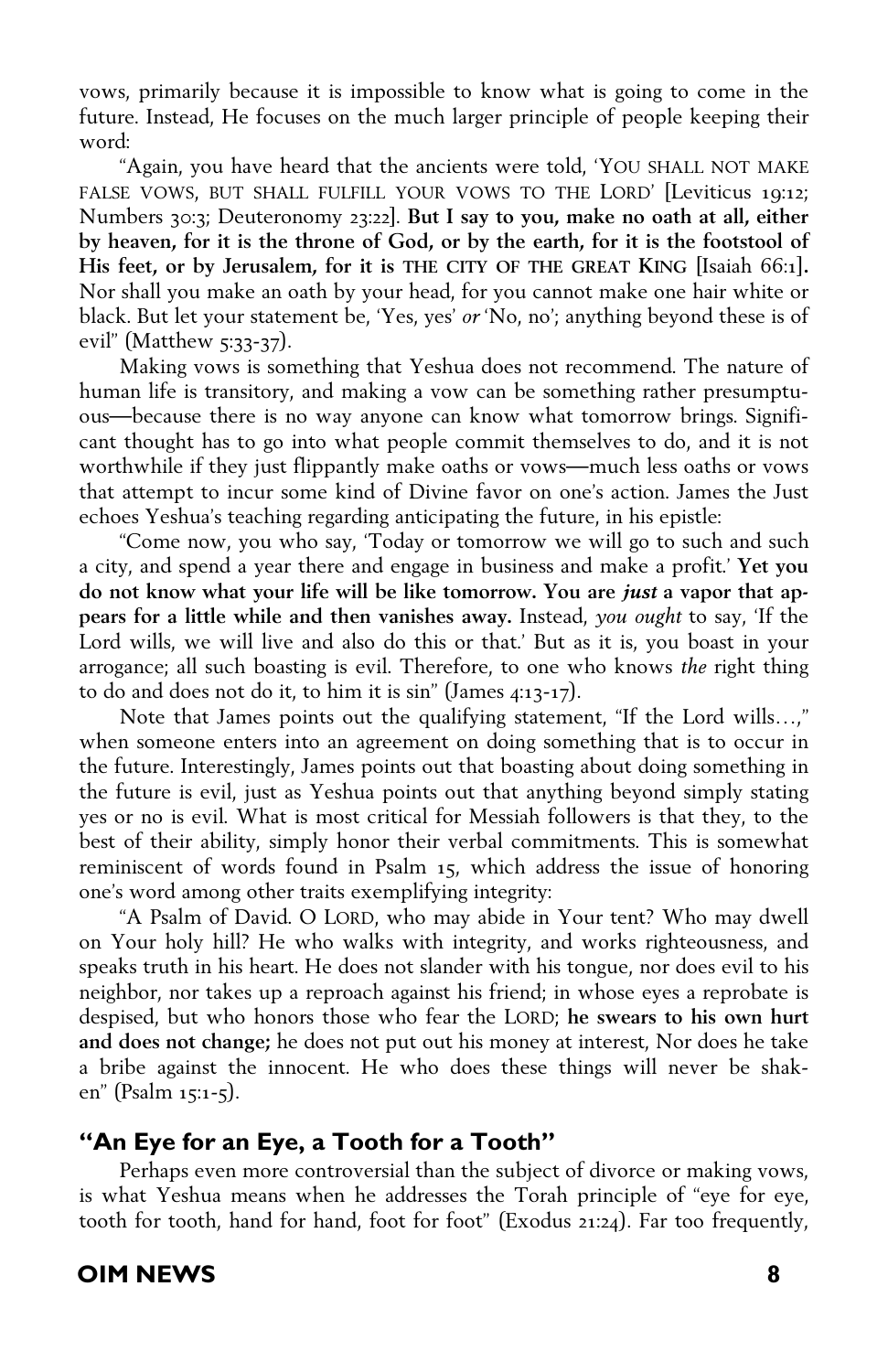Christian readers with no Torah background think that Yeshua the Messiah is promoting some form of pacifism, where contrary to the Law's allowance for penalties to be issued to those who commit physical harm—Yeshua says to just let yourself be taken advantage of for the sake of "peace." Does Yeshua's teaching on "an eye for an eye, a tooth for a tooth," contradict Moses' Teaching?

"You have heard that it was said, 'AN EYE FOR AN EYE, AND A TOOTH FOR A TOOTH' [Exodus 21:24; Leviticus 24:20; Deuteronomy 19:21]. **But I say to you, do not resist an evil person; but whoever slaps you on your right cheek, turn the other to him also. If anyone wants to sue you and take your shirt, let him have your coat also. Whoever forces you to go one mile, go with him two. Give to him who asks of you, and do not turn away from him who wants to borrow from you.** You have heard that it was said, 'YOU SHALL LOVE YOUR NEIGHBOR [Leviticus 19:18] and hate your enemy.' But I say to you, love your enemies and pray for those who persecute you, so that you may be sons of your Father who is in heaven; for He causes His sun to rise on *the* evil and *the* good, and sends rain on *the*  righteous and *the* unrighteous. For if you love those who love you, what reward do you have? Do not even the tax collectors do the same? If you greet only your brothers, what more are you doing *than others*? Do not even the Gentiles do the same? Therefore you are to be perfect, as your heavenly Father is perfect" (Matthew  $5:38-48$ ).

The challenge with thinking that Yeshua contradicts the Torah's allowance for "an eye for an eye, a tooth for a tooth," is how this principle is intended to apply to **significant** physical damages. In contrast to this, Yeshua speaks of various material damages or personal damages, where one might be tempted to enact the Torah command "an eye for an eye, a tooth for a tooth," when it does not easily apply. While being slapped, or being sued, or even being forced to walk a long way with someone can excise a degree of pain or unpleasantness—it is not the same thing as losing a limb or control over a part of one's body.

The ability to restrain oneself when being slapped, or not slandering a person who has taken you to be sued in court, or just walking the extra mile with someone you do not like—is certainly supernatural. These are things that can all happen within a course of a normal day, and they require that we each be able *to control ourselves.* And indeed, if there is any ancient abuse and misapplication of the Torah that needs to be recognized, it is how Yeshua had to say, "You have heard that it was said, 'YOU SHALL LOVE YOUR NEIGHBOR [Leviticus 19:18] and hate your enemy.' But I say to you, love your enemies and pray for those who persecute you, so that you may be sons of your Father who is in heaven" (Matthew 5:43-45a). **Nowhere does the Torah ever allow for hating one's enemies!** Some within the mileu of First Century Judaism allowed for hatred of one's enemies—something which Yeshua knew would clearly impede the advance of the mission He would send His Disciples out in the world to fulfill. Those in the Qumran community, specifically commanded love only for the members of one's covenant community and that hatred could be shown for the outsider:

"He is to teach them both to love all the Children of Light—each commensurate with his rightful place in the council of God—and to hate all the Children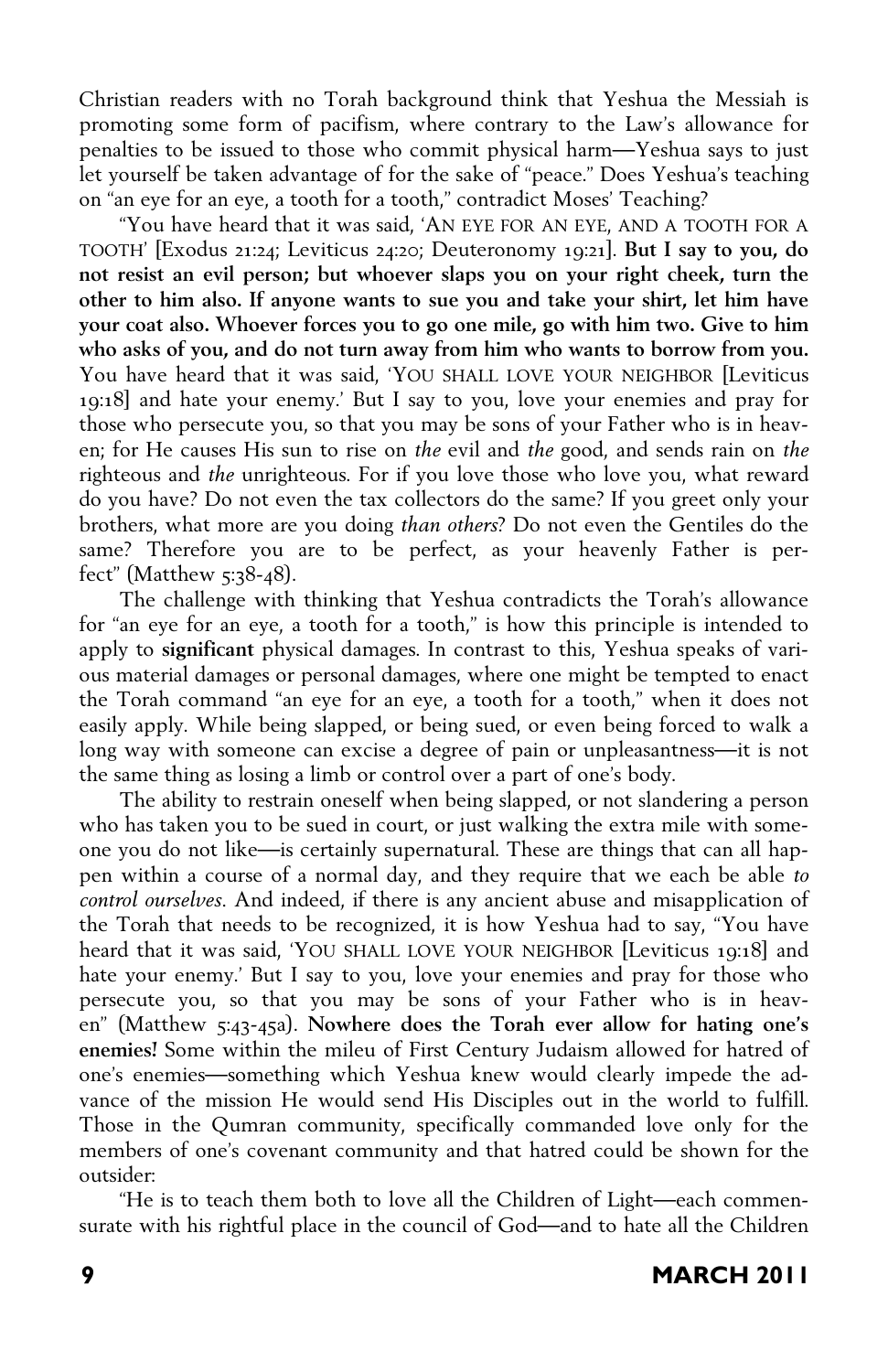of Darkness, each commensurate with his guilt and the vengeance due him from God" (1QS 1.9-11).**<sup>8</sup>**

The admonition to love one's enemies and pray for those who persecute you is certainly something that only those completely submitted to and controlled by the Lord can do! Have you ever considered that this very requirement was exemplified by Yeshua Himself, when He was being unjustly tried by the Jewish religious leaders and crucified by the Romans? Yeshua prayed for forgiveness for those who humiliated Him and beat Him, driving spikes through his wrists and ankles:

"When they came to the place called The Skull, there they crucified Him and the criminals, one on the right and the other on the left. **But Yeshua was saying, 'Father, forgive them; for they do not know what they are doing.'** And they cast lots, dividing up His garments among themselves" (Luke 23:33-34).

Clearly, when humanity truly focuses on the sacrificial Lamb of God and how Yeshua was led to slaughter without a fight, it has to come to the same conclusions that many witnesses did when His body was crushed for our transgressions (Isaiah 53:5). Here are a few immediate testimonies recorded by Luke:

"And Yeshua, crying out with a loud voice, said, 'Father, INTO YOUR HANDS I COMMIT MY SPIRIT' [Psalm 31:5]. Having said this, He breathed His last. **Now when the centurion saw what had happened, he** *began* **praising God, saying, 'Certainly this man was innocent.'** And all the crowds who came together for this spectacle, when they observed what had happened, *began* to return, beating their breasts. And all His acquaintances and the women who accompanied Him from Galilee were standing at a distance, seeing these things. And a man named Joseph, who was a member of the Council, a good and righteous man (he had not consented to their plan and action), *a man* from Arimathea, a city of the Jews, who was waiting for the kingdom of God; this man went to Pilate and asked for the body of Yeshua. And he took it down and wrapped it in a linen cloth, and laid Him in a tomb cut into the rock, where no one had ever lain" (Luke 23:46-53).

Not only was the executioner of Yeshua praising Israel's God for His innocence, but many in the crowd of onlookers were convicted to the very depths of their souls. Additionally, religious leaders like Joseph of Arimathea and Nicodemus (John 19:39) were also convicted that Yeshua was indeed the Son of God and the promised sacrificial Lamb of God. It is amazing how the Messiah's humiliating death on a cross could be used to convict a wide range of people down through the ages!

#### **Ancient Advice Heeded**

These amplifying statements of Yeshua—whether they regard murder, adultery, false vows, or speaking of "an eye for an eye, a tooth for a tooth"—lead us to the key word of Matthew 5:48: **"Therefore you are to be perfect, as your heavenly Father is perfect."** With all of the tough things that Yeshua has spoken about in Matthew 5:21-48, *how difficult would this have been for His audience?* Can you imagine listening to this statement and concluding that it is simply impossible to

**<sup>8</sup>** Michael Wise, Martin Abegg, Jr., and Edward Cook, trans., *The Dead Sea Scrolls: A New Translation* (San Francisco: HarperCollins, 1996), 127.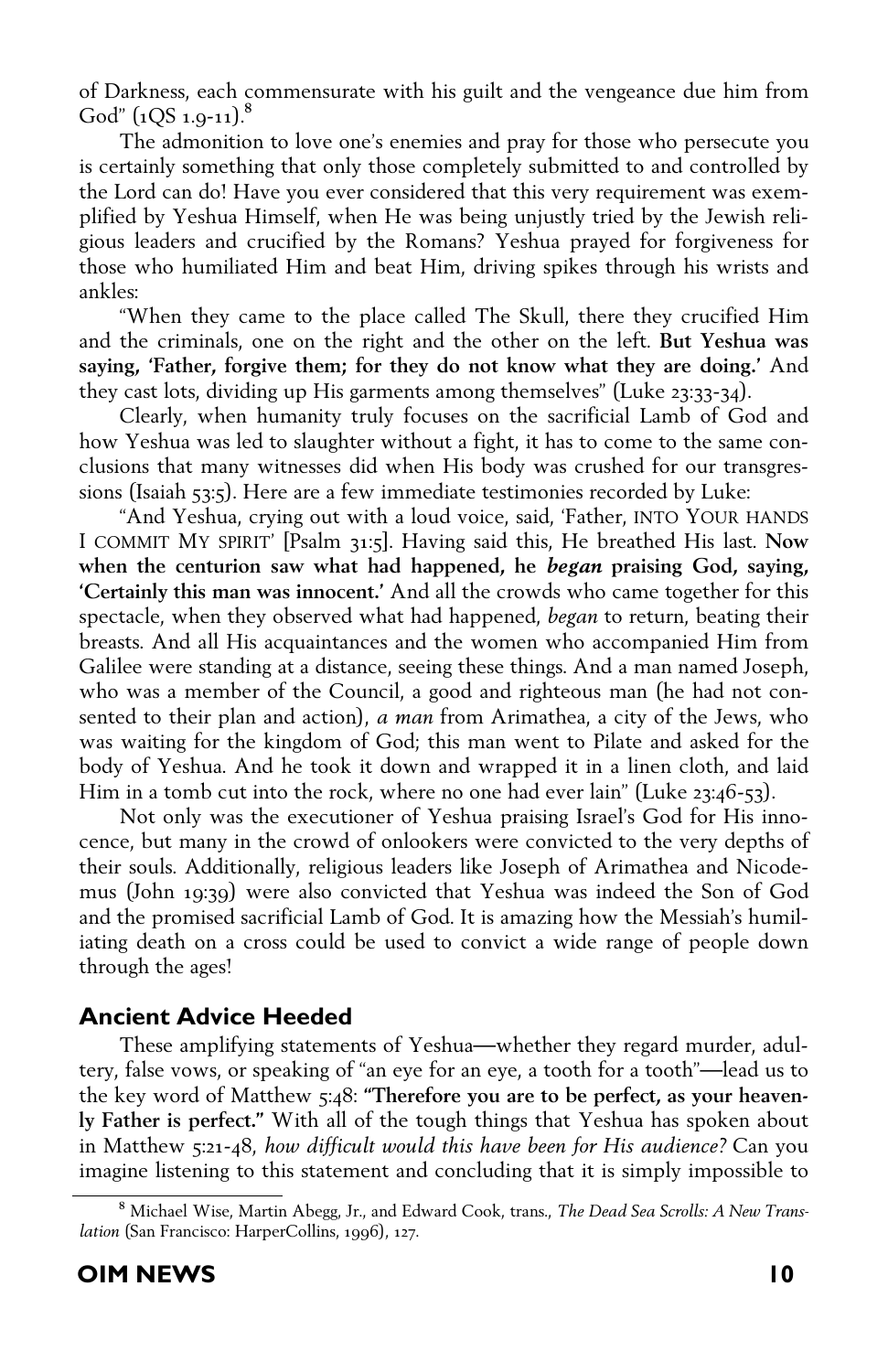be perfect as the Almighty Creator?

What is our response when we hear Matthew 5:48, and really allow it to penetrate our hearts and minds? *The great mystery of the ages comes forth.* Everyone must recognize that he or she is a sinner who falls short of the glory of God (Romans 3:23). A change of heart, from a dead heart of stone to a living heart of flesh, *is required* to possess the spiritual insight necessary to even understand what it is Yeshua is communicating in such a word. Deep spiritual truths which require the enlightenment that only comes from the indwelling presence of the Holy Spirit develops and cultivates the mind of Messiah within a person. The Apostle Paul summarizes that a natural person cannot comprehend spiritual things, because one must be imbued by the Spirit of God to interpret things that come from God:

"For to us God revealed *them* through the Spirit; for the Spirit searches all things, even the depths of God. For who among men knows the *thoughts* of a man except the spirit of the man which is in him? Even so the *thoughts* of God no one knows except the Spirit of God. **Now we have received, not the spirit of the world, but the Spirit who is from God, so that we may know the things freely given to us by God, which things we also speak, not in words taught by human wisdom, but in those taught by the Spirit, combining spiritual** *thoughts* **with spiritual** *words***.** But a natural man does not accept the things of the Spirit of God, for they are foolishness to him; and he cannot understand them, because they are spiritually appraised. But he who is spiritual appraises all things, yet he himself is appraised by no one. For WHO HAS KNOWN THE MIND OF THE LORD, THAT HE WILL INSTRUCT HIM [Isaiah 40:13]? But we have the mind of Messiah" (1 Corinthians 2:10-16).

Without the indwelling presence of the Holy Spirit to enlighten us as the followers of the Messiah, Yeshua's further amplification of the ancient advice found in the Holy Scriptures, referenced in His Sermon on the Mount—**will largely fall on deaf ears.** *At most, what Yeshua says might be interesting, speculative philosophy*, but not instruction designed to orient human beings toward the will of their Creator.

Most thankfully, there are millions of truly born again Believers all over the globe who have experienced the salvation available in Yeshua the Messiah (Jesus Christ), and they *can understand* the transformative power in His words! Admittedly, some of them need to do a little bit more digging into those words, and read them a bit more carefully with more attention given to detail. When this is done, and people are enlightened as to the right meaning and application of Yeshua's teachings, not only will a higher standard be established for one's life—but the need to trust in the Lord and obey the Scriptures is much more appreciated. Messiah followers understand that deviating from Yeshua's words is tantamount to disregarding the literal words of the Most High God, as the Messiah *is God*.

In fact, consider how serious it is to recognize Yeshua as the Greater Prophet foretold by Moses as he peered into the future. It is this Greater Prophet whose words must be believed or one suffers the consequences:

"The LORD your God will raise up for you a prophet like me from among you, from your countrymen, you shall listen to him. This is according to all that